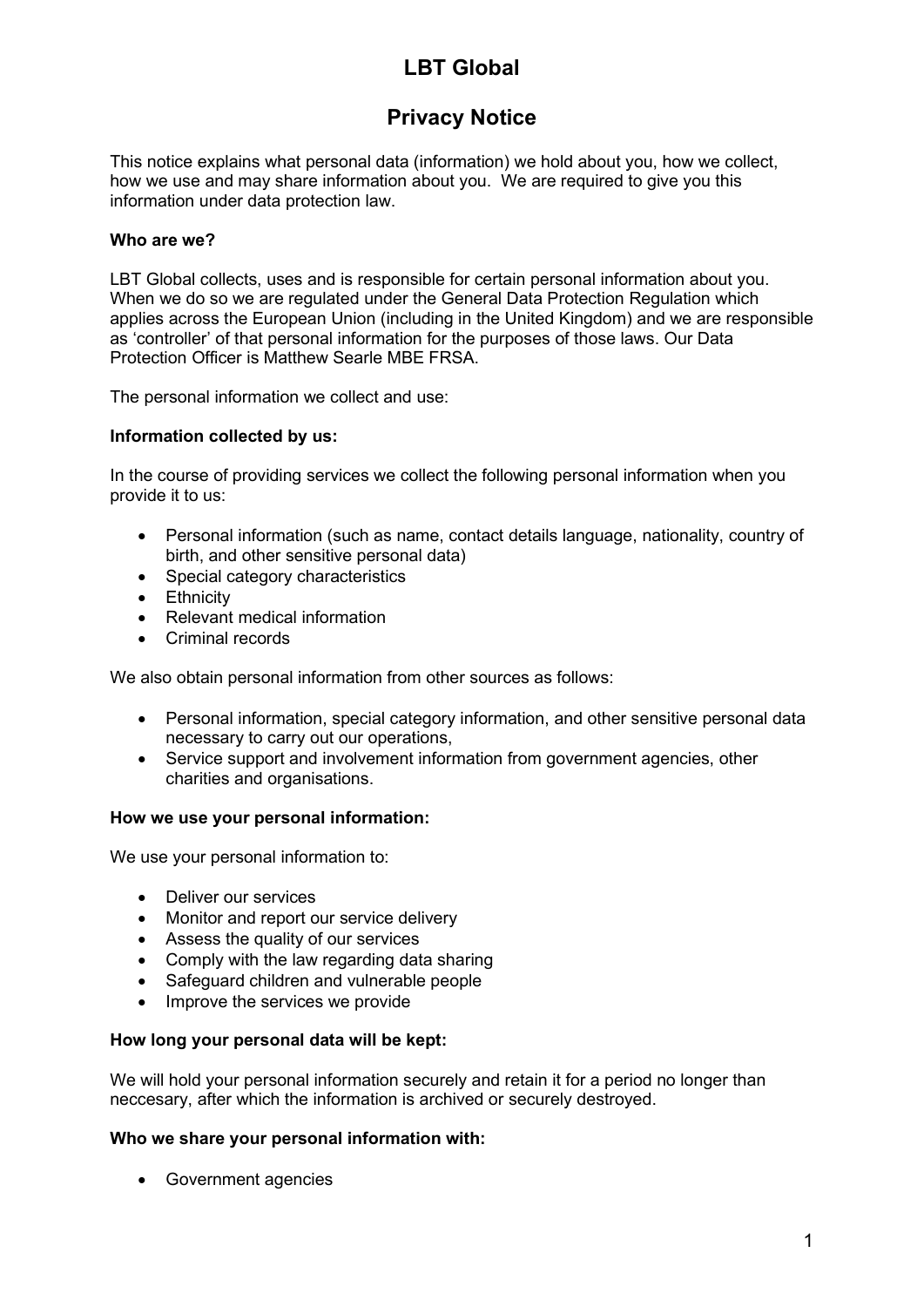Partner agencies and organisations we work with to deliver our services

We will share personal information with law enforcement or other authorities if required by applicable law.

## Your Rights:

Under the GDPR you have rights which you can exercise free of charge which allow you to:

- Know what we are doing with your information and why we are doing it
- Ask to see what information we hold about you (Subject Access Requests)
- Ask us to correct any mistakes in the information we hold about you
- Object to direct marketing
- Make a complaint to the Information Commissioners Office
- Withdraw consent (if applicable)

Depending on our reason for using your information you may also be entitled to:

- Ask us to delete information we hold about you
- Have your information transferred electronically to yourself or to another organisation
- Object to decisions being made that significantly affect you
- Object to how we are using your information
- Stop us using your information in certain ways

We will always seek to comply with your request however we may be required to hold or use your information to comply with legal duties. Please note: your request may delay or prevent us delivering a service to you.

For further information about your rights, including the circumstances in which they apply, see the guidance from the UK Information Commissioners Office (ICO) on individuals' rights under the General Data Protection Regulation.

If you would like to exercise a right, please contact LBT Global's DPO, Matthew Searle MBE FRSA, on 01983 718802, email to ms@lbt.global or via post to the charity registered address.

#### Keeping your personal information secure:

We have appropriate security measures in place to prevent personal information from being accidentally lost, or used or accessed in an unauthorised way. We limit access to your personal information to those who have a genuine business need to know it. Those processing your information will do so only in an authorised manner and are subject to a duty of confidentiality.

We also have procedures in place to deal with any suspected data security breach. We will notify you and any applicable regulator of a suspected data security breach where we are legally required to do so.

#### Who to Contact and Where to go for Further Information:

Please contact Matthew Searle MBE FRSA, on 01983 718802, email to ms@lbt.global or via post to the charity registered address, to exercise any of your rights, or if you have a complaint about why your information has been collected, how it has been used or how long we have kept it for.